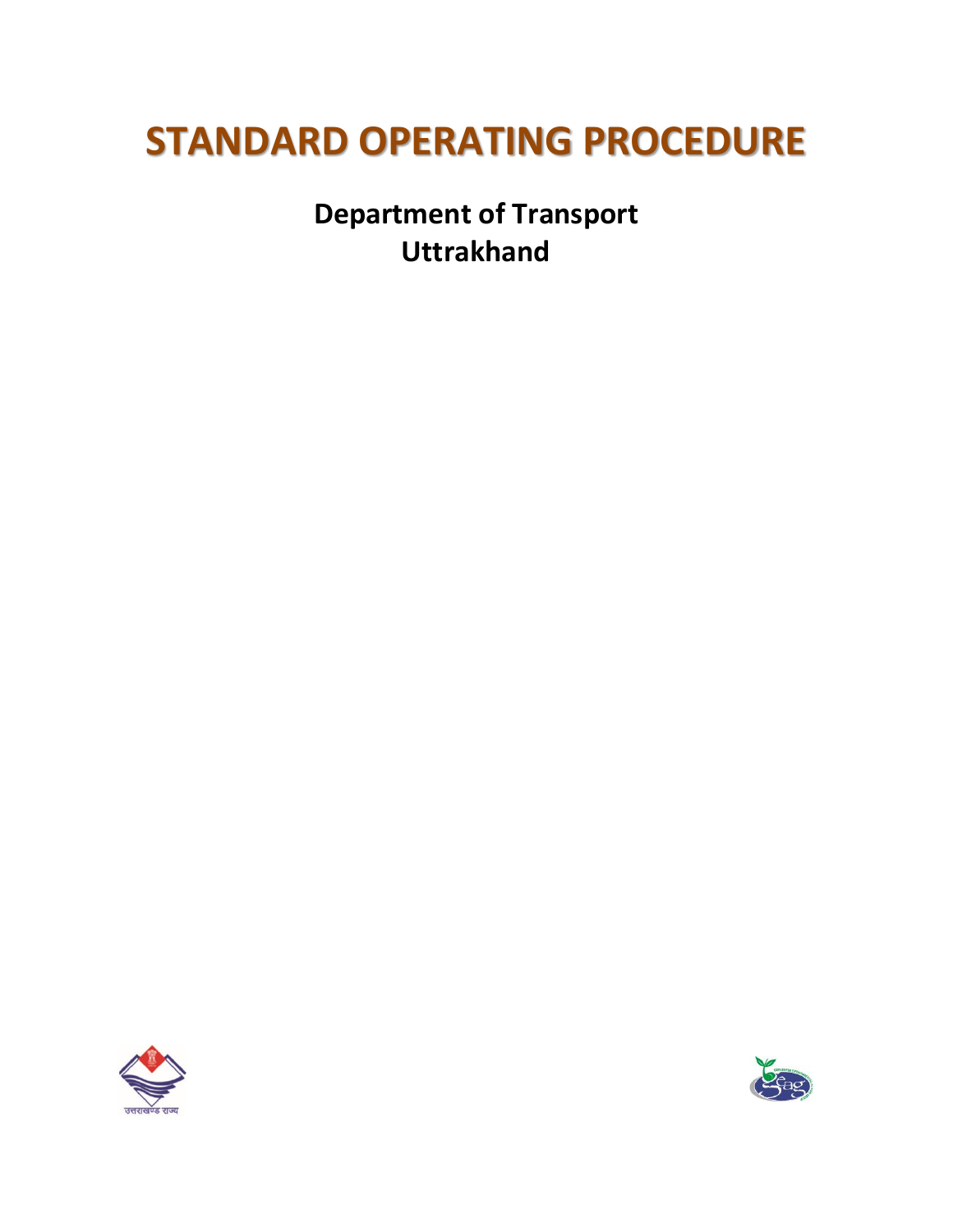# **Contents**

#### **1. Context**

**2. Objective**

#### **3. Preparedness activities**

- 3.1 Determination of institutional role and responsibilities
- 3.2 Risk Assessment
- 3.3 Resource Mapping
- 3.4 Capacity building and organizing mock drills
- **4. Guidelines for Information flow and Actions**
- **5. Direction and Coordination**
	- 5.1 Response in case of Early Warning
	- 5.2 Response in Case of No Early Warning

#### **6. Activities to be undertaken during disaster**

- **7. Activities to be undertaken after disaster**
	- 7.1 Administrative Work
	- 7.2 Accounting Work

#### **8. Suggestion**

**9. Checklist**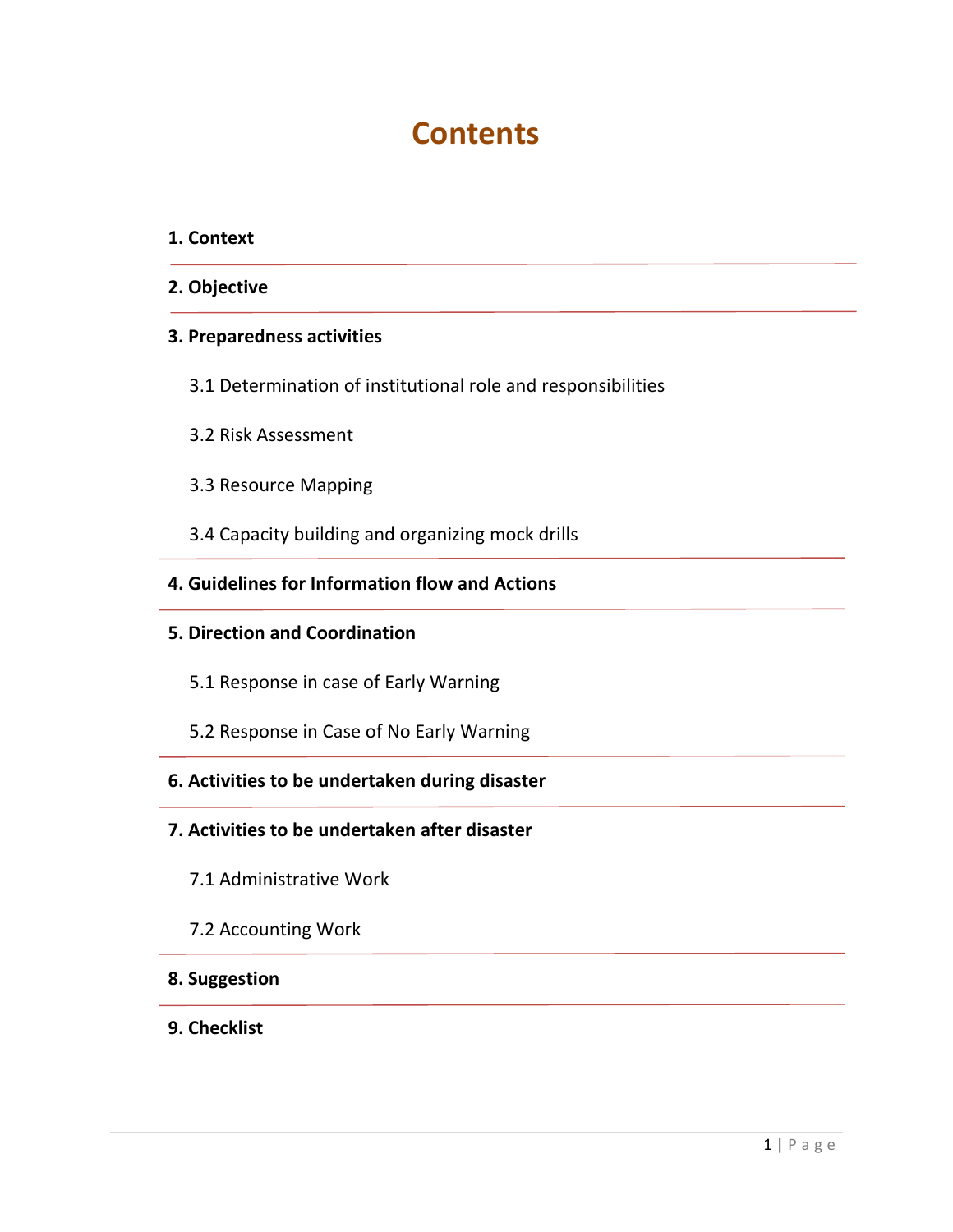# **1. Context**

Vehicles are essentially required after the disaster to carry out rescue operations of injured people and take them to the safe places, to transport the rescue team and to make. life-saving relief materials available to the disaster affected population Transport Department is an important department in terms of disaster management considering the availability of these vehicles. Transport Commissioner issues the instructions regarding the maintenance and management, so that vehicles can be easy available during the disaster. Along with this, guidelines are issued to the department from time to time by Disaster Management Department / Disaster Management Authority. The standard operating procedure of the Transport Department has been prepared by arranging these guidelines in systematic order. This standard operating procedure is also an important because through this the department will be able to extend its services to the affected people in various stages of disaster.

# **2. Objectives**

Following are the objectives of standard operating procedures of the Transport Department:

- To develop clarity of the respective works and responsibilities among the officers and the staff from state to the district, within the department.
- Coordination with other departments related to disaster management at the state and district level.
- To make easy & quick availability of vehicles, as and when required

# **3. Preparedness activities**

The following activities will be undertaken as the preparedness activities by the department:

#### **3.1 Determination of institutional role and responsibilities**

• Nodal officer will be deployed after forming disaster management teams from the state to the district level, by April month under the direction of Secretary (Department of Disaster Management) and the Commissioner (Transportation Department) so that coordination with other departments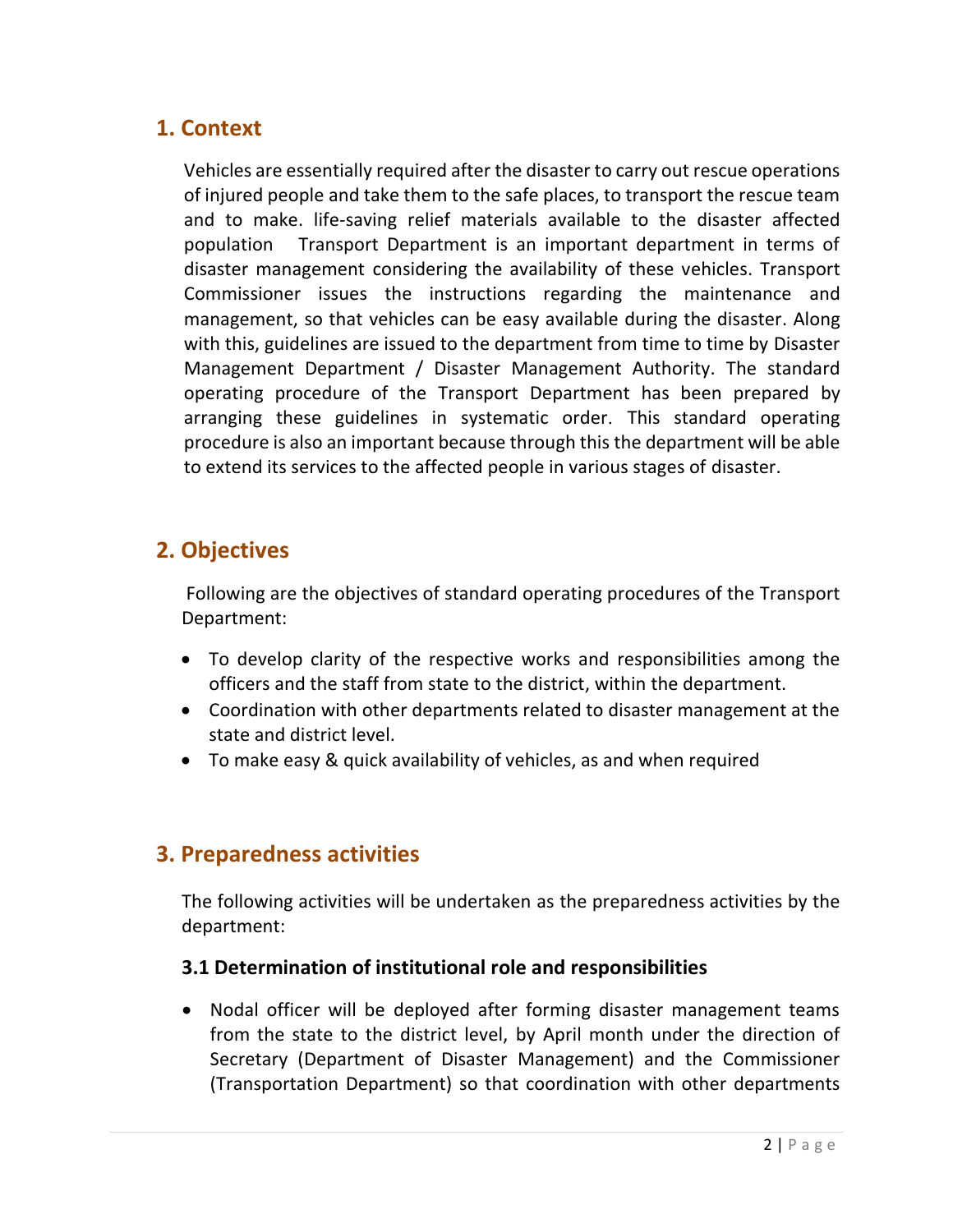can be established. Chief Transport Commissioner and ARTO administration will be the Nodal Officers at state and district level respectively.

- Under the direction of the State Disaster Nodal Officer, all the RTO / ARTO Administration / Departmental Nodal officers will create a WhatsApp group so that any kind of information related to the disaster can easily be delivered to all the people within a short period of time.
- RTO / ARTO Administration of sensitive districts will establish contact with RTO/ARTO Administration of nearby districts/division by April month so that if required then more vehicles can be arranging in case of any disaster. Determination of rental rates of vehicles to be acquired during the disaster will be ensured by the department by the end of April month with the help of State authorities. To make effective response to the disaster, ARTO Administration /ARTO enforcement will coordinate with District Supply Officer and Police Department.
- ARTO Administration will prepare a list of all the departmental officials, employees' names, addresses including contact numbers, update them and hand over to the District Disaster Management Authority by the month of April.

#### **3.2 Risk Assessment**

The most sensitive blocks/areas / routes will be identified by March-April under the most sensitive districts in the state. For this purpose, Chief transport commissioners at the state level and ARTO enforcement will be responsible at the district level.

The list of all roads, motor able and pedestrian routes of RTO / AROTO divisions and districts will be obtained from the District Disaster Management Authority.

#### **3.3 Resource Mapping**

- The ARTO Administration will update the list of available or rental vehicles of all the government departments till March.
- All Divisions/RTO (District) / ARTO Administration will prepare the list of all registered Big/Small vehicles and their owners along with their contact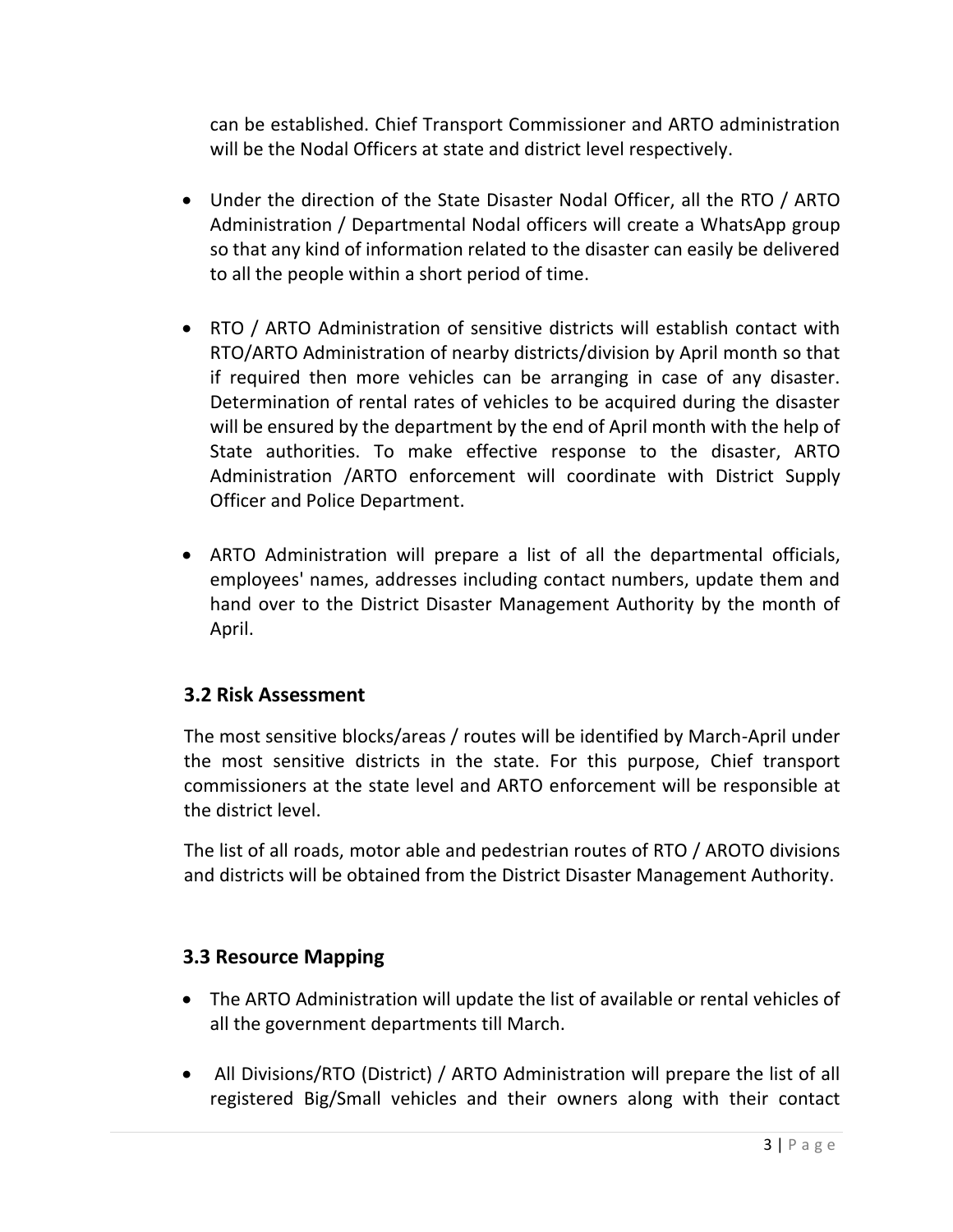number and the same will be compiled at the State headquarter till February/ March.

- ARTO Administration, at the district level, will make a list of all the major and useful vehicles like JCB, truck, ambulance etc, including name and contact number of their owners and make the list available to district disaster management authority and the district police in the control room.
- Keeping in view the past disaster experiences and its nature, RTO/ARTO Administration will try to inform the department for the acquisition of vehicles, before the monsoon, on the basis of early warning information so that effective action can be taken during the response.
- The RTO / ARTO will prepare and update the list of all the human and physical resources available at the district level and upload it on the SDRN / IDRN website through District Disaster Management Authority / Information Department by April.

#### **3.4 Capacity building and organizing mock drills**

 RTO will nominate the concerned officers of Transport Department and ensure the active participation in the mock drill held at the state and district level from time to time Commercial vehicles drivers will be trained on disaster response and First-Aid.

# **4. Guidelines for Information flow and Actions**

The information flow will be from top to bottom within the department with respect to disaster. The State Emergency Operations Center will send the information to the Transportation Commissioner / Disaster Nodal Officer-Transport Department at the State level, from where the information will be circulated to the RTO offices situated at various districts. RTO will be directed by the divisional commissioner at the division level and will be directed at the district level by the SRTO District Collector / District Administration / District Emergency Operations Center.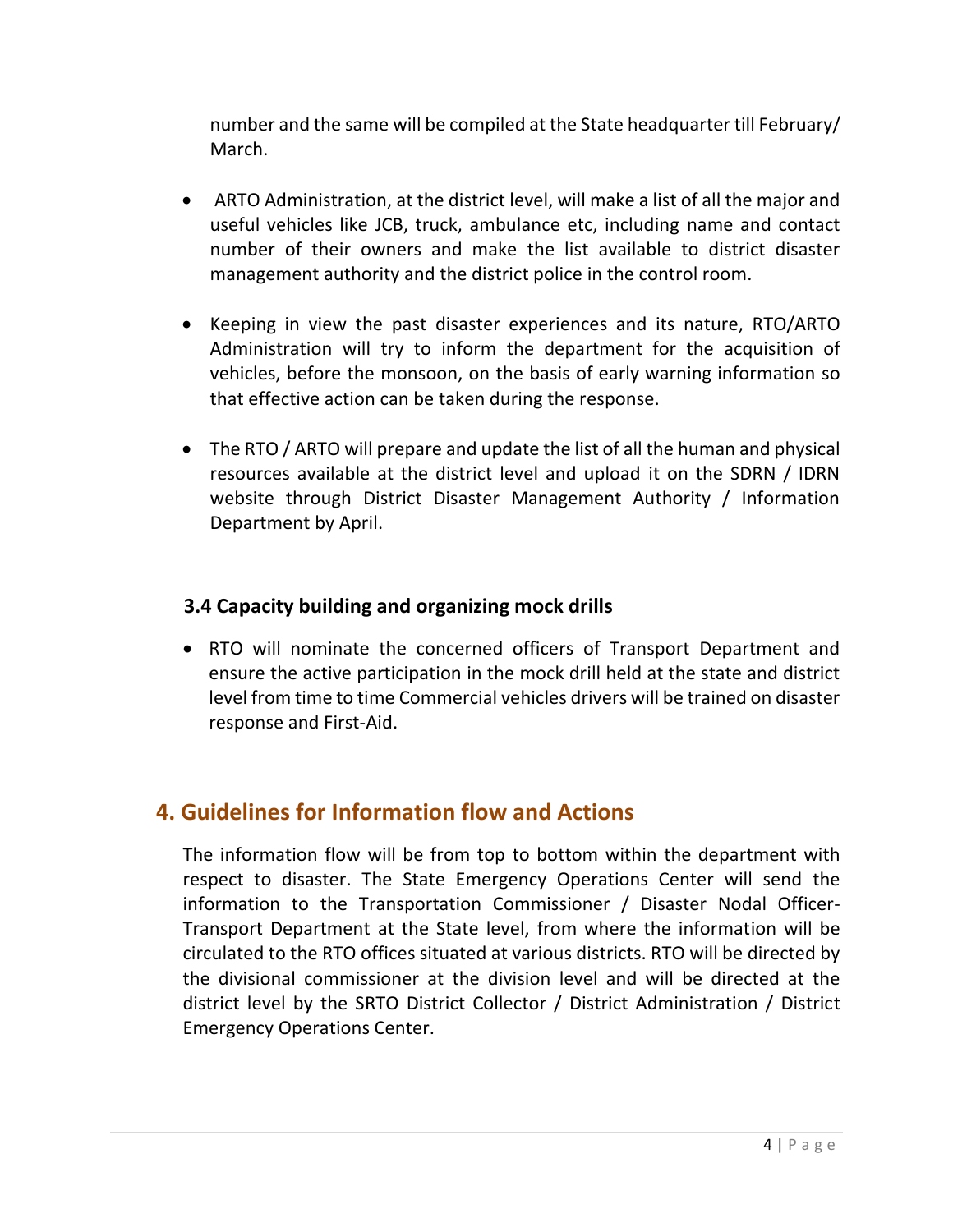# **5. Direction and Coordination**

The activity of the department during the disaster will be different in two different situations-

#### **5.1 Response in Case of Early Warning**

The Meteorological Department provides early warning of disaster 48-72 hours before to the state emergency operation center. The State Emergency Operations Center will circulate the warning and further direct the state headquarters of the Transport Department to examine the preparedness. State headquarter of the department will broadcast the warning to Divisions/District level RTO office,RTO,ARTO Administration and ARTO enforcement and will issue guidelines for their preparedness accordingly.

#### **5.2 Response in case of No Early Warning**

In the absence of any early-warning of disaster, ARTO-Administration /ARTO-Enforcement of disaster affected areas will work on the instructions of District Magistrate / District Emergency Operation Center. At the same time, the State Headquarter of the Department will also be informed about disaster conditions and the work done by the department. Disaster-affected area/ ARTO

### **6. Activities to be undertaken during disaster**

- On receiving notification about the occurrence of the disaster, the members of the constituted team established under IRS at each level will get active and approach to the staging area by contacting the emergency operation center of state and district level.
- RTO / ARTO Administration will set up a control room in the divisional / subdivisional offices and ensure its round the clock operation during the disaster.
- RTO/ARTO-enforcement will ensure the order of the acquisition of vehicles from the district magistrate.
- The ARTO will constitute the team for the acquisition of enforcement vehicles based on the acquisition orders received from the District Magistrate.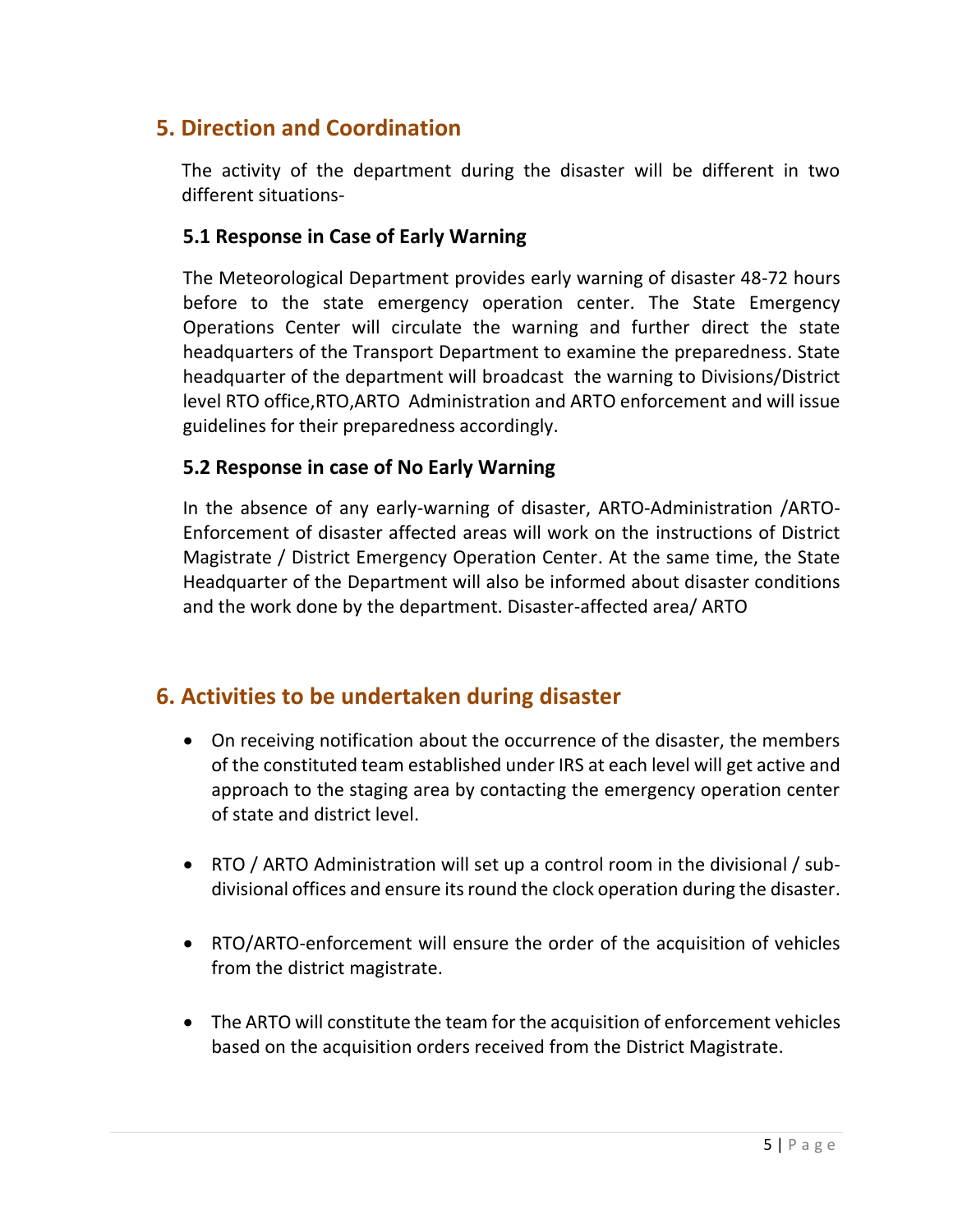- RTO/ARTO- Enforcement will be responsible for the arrangements of vehicles to transport the relief and rescue teams at disaster site, to carry the injured person, transport the food grains at the disaster site etc. during disaster.
- During the disaster, ARTO-enforcement, will also provide the route map/route information to the acquired vehicles to reach to the disaster site.
- For timely and effective response, RTO/ARTO Administration will ensure the arrangement of fuel for the vehicles with the support of the District Administration and District Supply Officer.
- RTO / ARTO Administration will prioritize the use of government vehicles during the disaster.

# **7. Activities to be undertaken after disaster**

Various accounts and administrative related functions to be undertaken after the disaster are listed below.

#### **7.1 Administrative Work**

- ARTO-Enforcement will ensure the vehicles for safe return of rescue and relief teams and again release the occupied vehicles.
- ARTO-Enforcement will prepare and send the list of acquired vehicles to the district administration.
- As per the direction of District Administration, ARTO-Enforcement will check the estimated man days and expenditures of fuel occurred according to the logbook with the support of District Supply Officer.

#### **7.2 Accounting work**

- ARTO Administration will ensure the payment of acquired vehicles with the help of the district administration in the prescribed rates.
- With coordination of District Administration / In charge (Natural Disaster), RTO will be responsible for paying compensation to the vehicle owners for any loss occurred during its acquisition.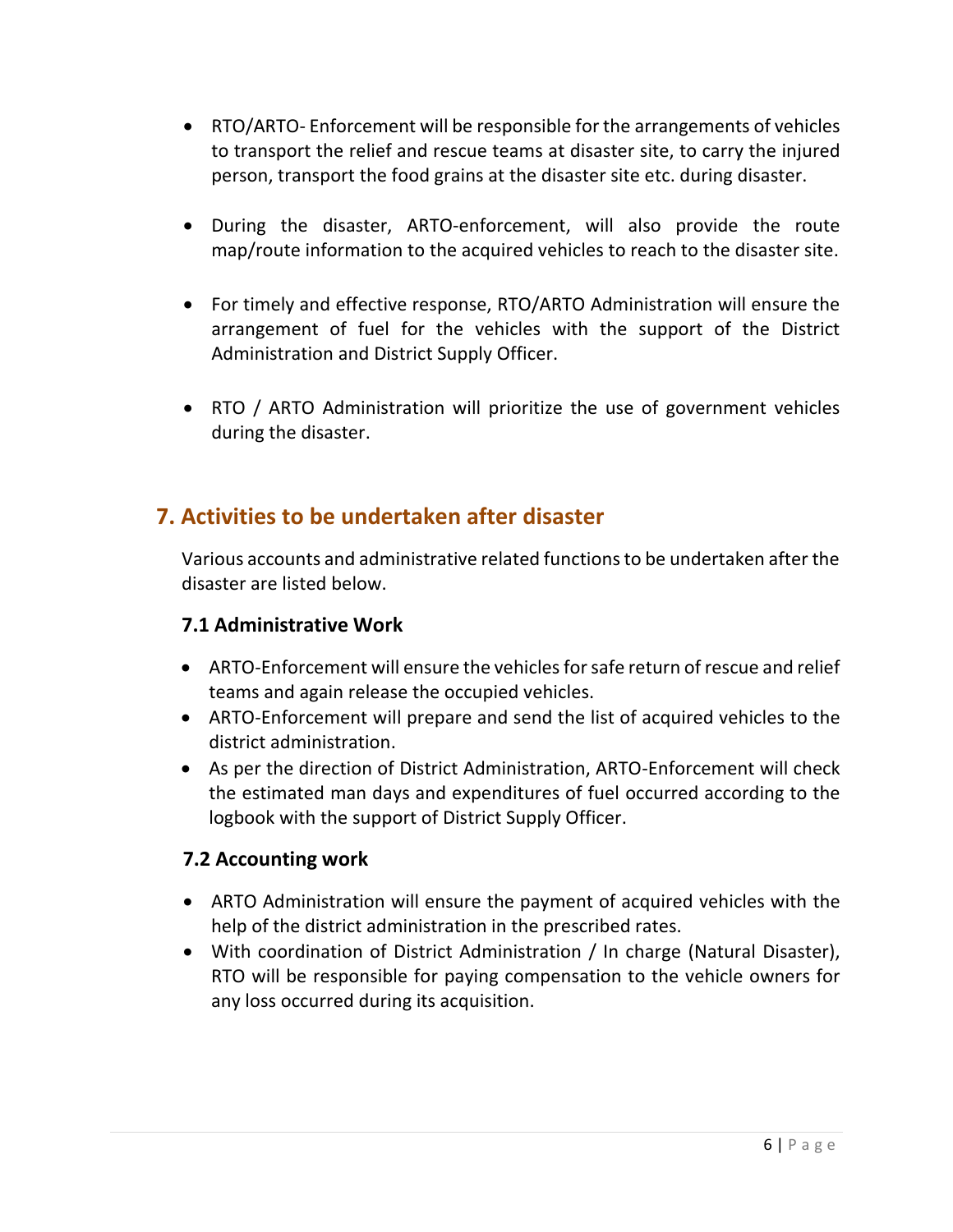# **8. Suggestion**

- Rent of acquired vehicles should be fixed separately.
- Insurance or corpus fund should be provisioned for compensation of damaged vehicles during the acquisition period.

# **9. Checklist**

This form will be submitted to the District Administration / District Disaster Management Authority, by the District Transport Officer / Departmental Disaster Nodal Officer.

| <b>Action Taken</b>                                 | Yes/No | <b>Comment</b> |
|-----------------------------------------------------|--------|----------------|
| Communication has been arranged with                |        |                |
| the following entities/agents through               |        |                |
| the department-                                     |        |                |
| A. State Emergency Operations Center                |        |                |
| <b>B. District Emergency Operations Center</b>      |        |                |
| C. Head of State Department                         |        |                |
| D. All departmental district offices                |        |                |
| E. District Officer / District Disaster             |        |                |
| <b>Management Authority</b>                         |        |                |
| Nodal Officer has been selected at the              |        |                |
| <b>District level</b>                               |        |                |
| WhatsApp group has been formed                      |        |                |
| between all divisions/officers of all               |        |                |
| departments at the district level                   |        |                |
| Vehicles of all the sensitive districts have        |        |                |
| been marked with respect to disaster                |        |                |
| Coordination has been constituted with              |        |                |
| Nodal<br>Officer<br>other<br><b>District</b><br>and |        |                |
| necessary departments                               |        |                |
| The list of all government departments'             |        |                |
| vehicles is ready                                   |        |                |
| The list of all JCB trucks, ambulances has          |        |                |
| be prepared and submitted to the                    |        |                |
| <b>District Disaster Management Authority</b>       |        |                |
| The updated list of all the departmental            |        |                |
| officers/staff has been made available to           |        |                |